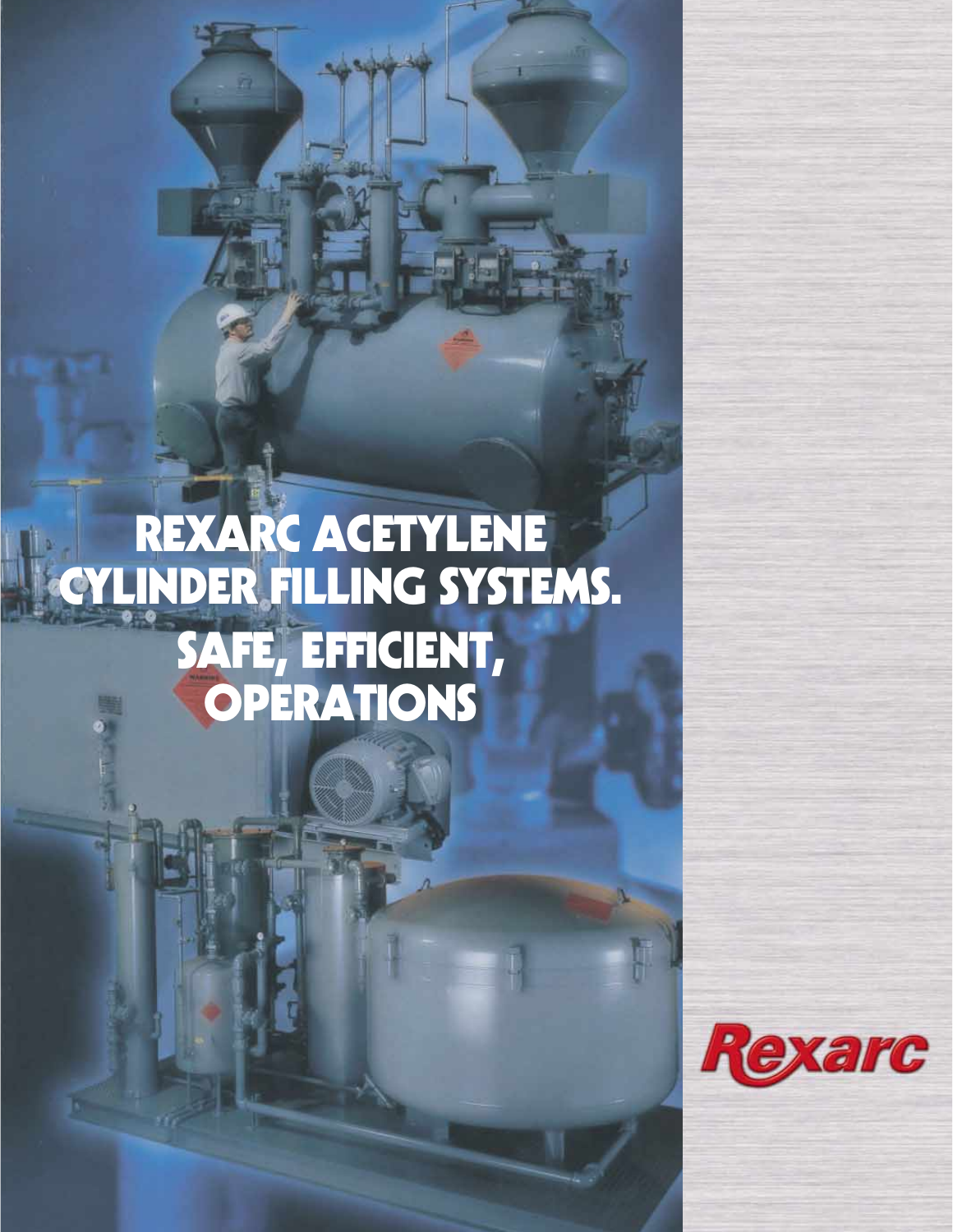Thank you for your interest in Rexarc Acetylene Cylinder Filling Systems. In addition to the equipment listed in this brochure, we offer supplementary services that can reduce your installation time, increase your production, and reduce the risk of accidents.

- **Installation** We offer Rexarc Certified Installation for all of our systems. Knowledgeable installers can reduce the time it takes to start production. Though certain labor regulations may arise, our installers let you spend less time installing equipment and more time producing acetylene.
- **Operations** Knowledgeable operators can keep acetylene productivity at its maximum. The only way operators become knowledgeable is with proper training. We offer training in our West Alexandria headquarters and at your site.
- **Safety** Accidents can stop production, cost you money, and cost workers their lives. Reduce the risk of accidents by making sure your system meets all safety codes with Rexarc's Certified Safety Inspection. We will visit your plant and identify any aspects of operations that may pose safety hazards or violations. From this, we will recommend upgrades and improvements to enhance your operations and reduce the risk of accidents.

Please call or e-mail us if you have any questions about our equipment or our services. We look forward to working with you to improve your profitability.

Rexarc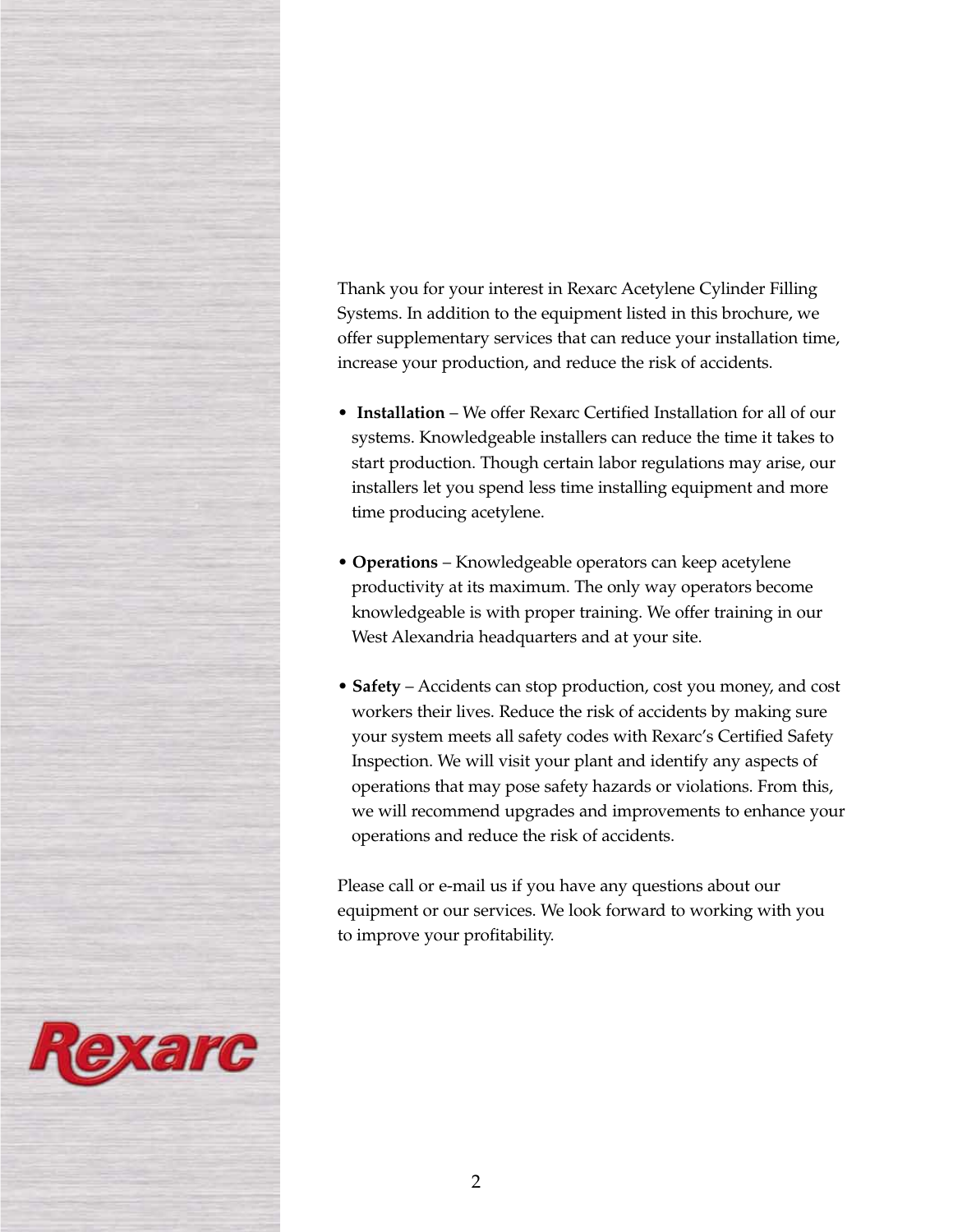# **CONTENTS**

| Features that make you more efficient  4               |
|--------------------------------------------------------|
| Rexarc's medium pressure advantages 5                  |
| Components                                             |
|                                                        |
|                                                        |
|                                                        |
|                                                        |
|                                                        |
|                                                        |
|                                                        |
|                                                        |
|                                                        |
|                                                        |
|                                                        |
| Rexarcthe one name to remember for replaceable parts 8 |
|                                                        |
|                                                        |

© 2005 Rexarc International, Inc., All Rights Reserved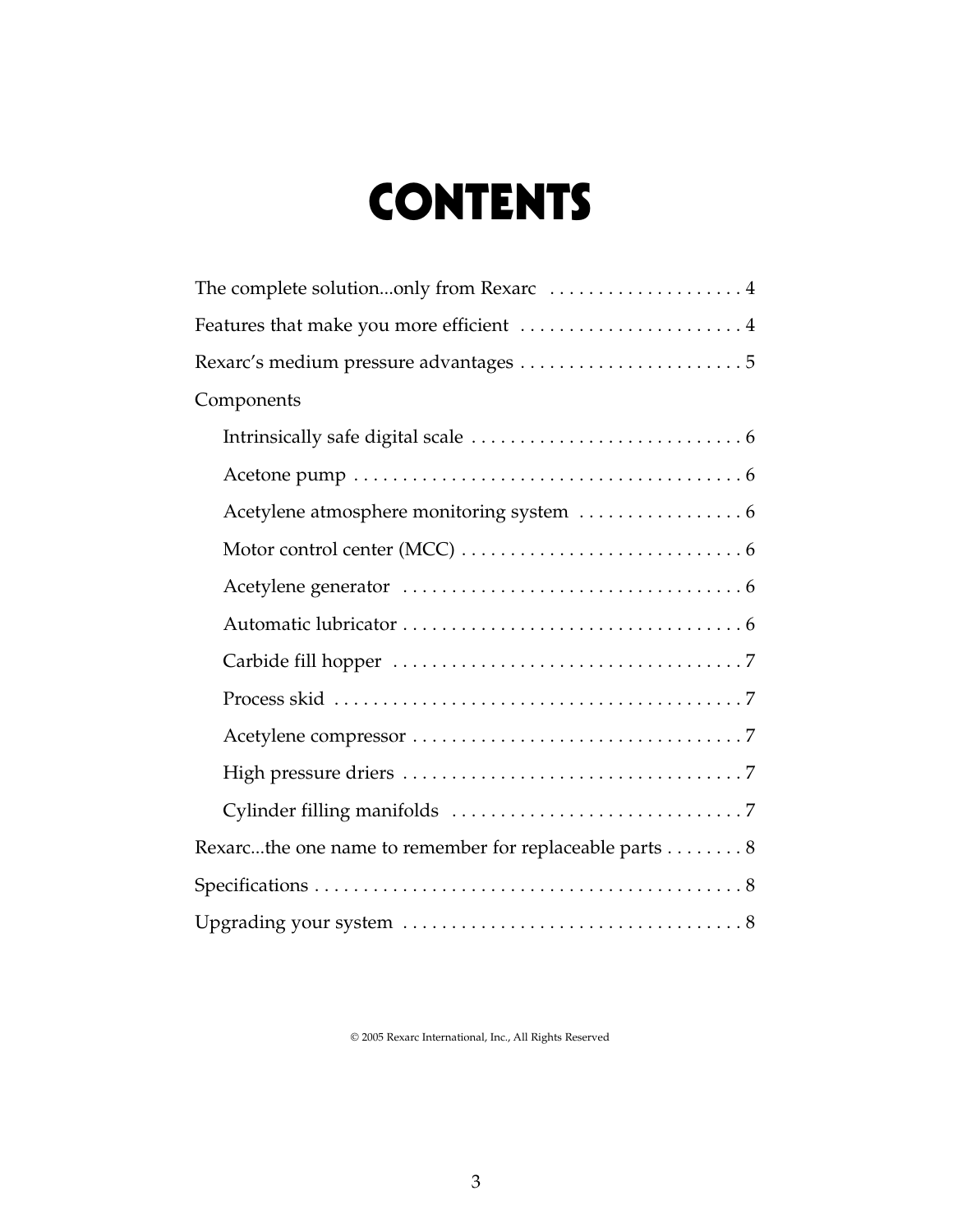#### **THE COMPLETE SOLUTION... ONLY FROM REXARC**

With over 80 years of experience in acetylene cylinder filling plant construction, Rexarc has become the world's leader in safe, low-cost, high production design.We provide a complete system for producing acetylene, from the generator to the manifolds that fill the cylinders.



When you invest in a Rexarc Acetylene Cylinder Filling System, you get professional guidance on every aspect of plant design, including building construction, utility requirements, and specific installation needs. Also, if you need installation and training assistance, we can provide a skilled technician to help you get started.

The Rexarc system is so efficient, it quickly pays for itself. The simplicity of operation allows the system to be run only when acetylene is required. If you're looking for the best in safety, productivity and flexibility… Rexarc is the one name to remember.

*Acetylene Generator*

## **FEATURES THAT MAKE YOU MORE EFFICIENT**

Rexarc's closed system offers up to 25% more efficiency than other systems because it prevents wasted acetylene and helps maximize carbide yields. A programmable logic controller monitors operating conditions and provides information to keep the system running at optimum efficiency.

*Process Skid Acetylene Compressor*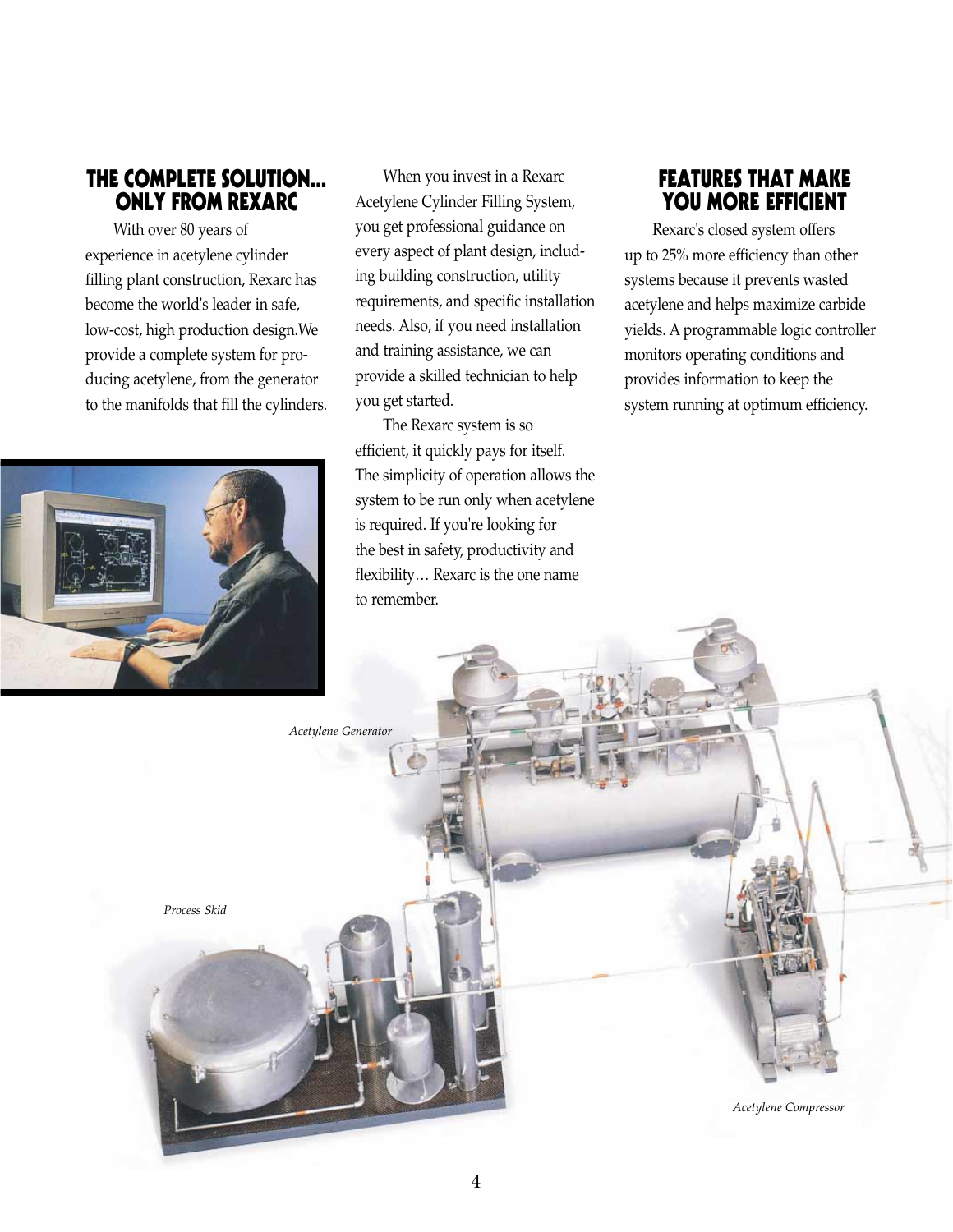### **REXARC MEDIUM PRESSURE ADVANTAGES**

Carbide acetylene gas can be produced by either a low pressure or medium pressure system. Rexarc uses the medium pressure technique for the following reasons:

- No gas accumulators are needed. Gas holders use water that absorbs the acetylene and later release it to the outside air, causing wasted acetylene and objectionable odors.
- Rexarc systems are faster and easier to install because they arrive prepiped and on skids.
- The system's compact size increases efficiency by reducing excess walking and cylinder rolling.
- Onsite filling reduces the need for additional cylinders by using them more efficiently.
- The system's simple and flexible operation permits fast start-up and shut-down.



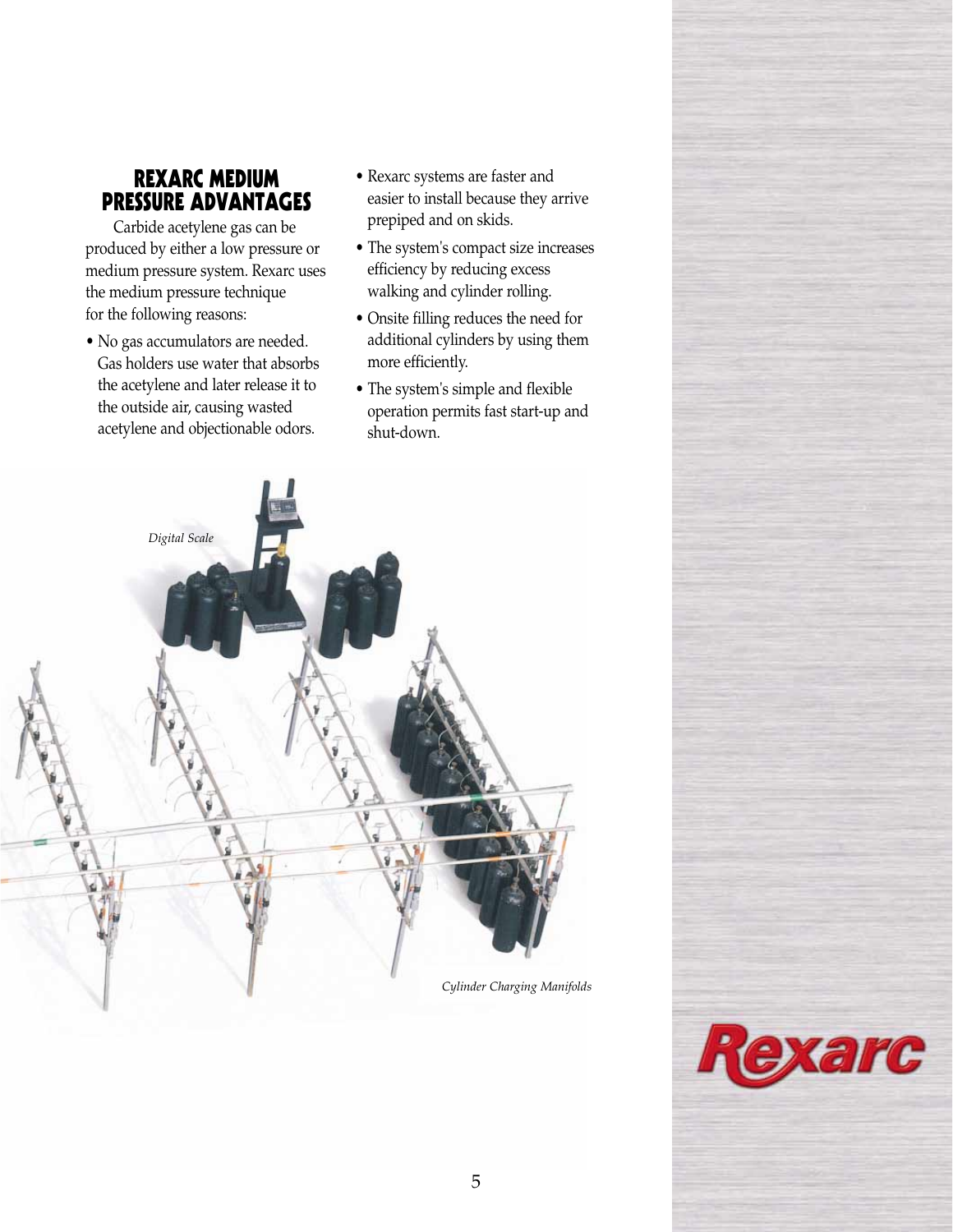## **INTRINSICALLY SAFE DIGITAL SCALE**

The electronic digital scale is designed for weighing cylinders in locations classified as hazardous. The indicator is Factory Mutual Approved. The 100% keyboard calibration and program setup makes the weighing in of the empty cylinders easy to determine the correct amount of

acetone required for each cylinder. The keyboard allows direct digital tare input of known values for easy cylinder weigh out. Operating power is supplied from the Motor Control Center (MCC).



## **ACETONE PUMP**

Heavy duty industrial airmotor pump with air booster valves. Includes a muffler for quiet operation. Wetted parts are 316 stainless steel and Teflon Acetone pump can be used with a 55 gallon drum or an underground tank.

## **ACETYLENE ATMOSPHERE MONITORING SYSTEM**

Rexarc offers a complete acetylene gas detection system for continuous monitoring of the cylinder filling room. When there is a high concentration of acetylene, an audible alarm will sound and the "ALARM" light will turn on. Under normal conditions, the monitor provides a constant "SAFE" light status indicating the monitor is on.

Operating power is supplied from the Rexarc Motor Control Center (MCC).



## **MOTOR CONTROL CENTER (MCC)**

Controls the components function through the programmable logic controller (PLC). A message center provides information to keep the components operating at peak performance. Industrial solid state electrical components and intrinsically safe relays permit the use of lowvoltage electrical switches for a safer

operation. An add-on section is all that is required to expand the MCC to the next size system.





# **ACETYLENE GENERATOR**

The generator is manufactured in accordance with Section 8 of the ASME Code and produces acetylene gas at less than 0.6 bar (8 psig) pressure. Two hoppers are used alternately to provide an uninterrupted flow. The simplicity of operation allows the generator to be run only when acetylene is required.

The generator will provide enough acetylene to supply five Rexarc compressors when the proper modification to the screw-feed systems are made.

# **AUTOMATIC LUBRICATOR**

The automatic lubricator is an air operated displacement type lubricator. The twin valve control dispenses equal amounts of lubrication to each end of the generator agitator shaft, reducing the wear on the seals and shafts.

The solid state timer provides time cycles that can be set from 12 seconds to 13 minutes and is to be

installed close to the MCC. Operating power can be supplied from the motor control center.

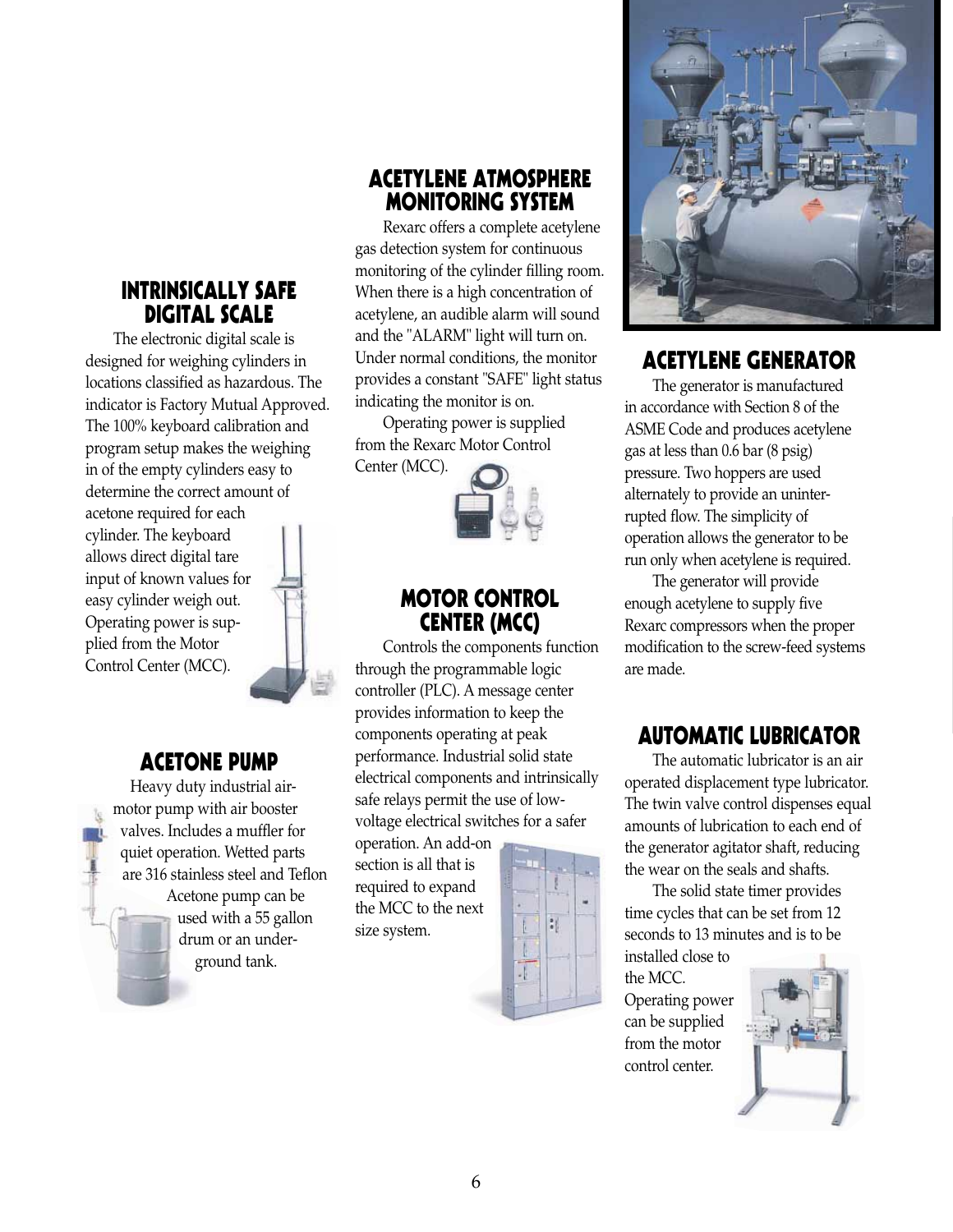### **CARBIDE HOPPER FILL CART**

The carbide hopper fill cart is constructed for heavy-duty service. The filling slide valve is made of non-sparking brass. Carts are available in two sizes, 544kg. (1200 lbs.) and 11.34 kg. (2800 lbs.). Two of the

three wheels are fixed and the third is moveable.





# **PROCESS SKID**

The process skid consists of a cooler condenser, ammonia scrubber, medium pressure drier, purifier and a purifier scrubber. The components are mounted on a skid, pre-plumbed and sized for 56 M3 (2000 CFH) flow. The cooler condenser reduces the 63º C (145º F) moist acetylene from the generator to room temperature, condenses the water vapor and removes residual lime.

The ammonia scrubber removes over 99% of the ammonia that develops during the acetylene generating process. Removing the ammonia prevents ammines from forming and clogging cylinders.

The medium pressure drier controls the moisture content of the purifying material for proper filtering of the acetylene.

The purifier contains a bed of purifying material. Flowing the acetylene through this material removes the ammonia, hydrogen, phosphorus, and sulphur, to produce acetylene that is 99.5% pure.

The purified acetylene increases the useful life of the cylinders, flame arresters and check valves.

The purifier scrubber washes the acetylene, removing any purifying material that may be carried in the acetylene.



# **ACETYLENE COMPRESSOR**

Acetylene comes from the process skid at 0.4 Bar (6 psig) and is compressed up to 25 Bars (370 psig). Three stages of compression maintain the acetylene at a safe temperature by having the compressor, cooling coils and moisture traps submerged in a water tank with the water temperature being maintained at 27ºC (80ºF) to 32ºC (90ºF).



#### **HIGH PRESSURE DRIERS**

The set of three high pressure driers are ASME coded vessels. The first drier separates oil. The second and third driers remove moisture from the acetylene stream that may be carried over after compressing.

## **CYLINDER FILLING MANIFOLDS**

The cylinder filling manifolds are protected with flame arresters placed before and after each shut-off valve. The cylinder filling leads are also protected with stem reverse flow check valves which allow cylinders with uneven pressures to be connected to the cylinder lead.

Cylinders will not cascade into one another but will start filling when the manifold reaches the cylinder pressure.

The manifolds are equipped with water sprays to keep the cylinders cool